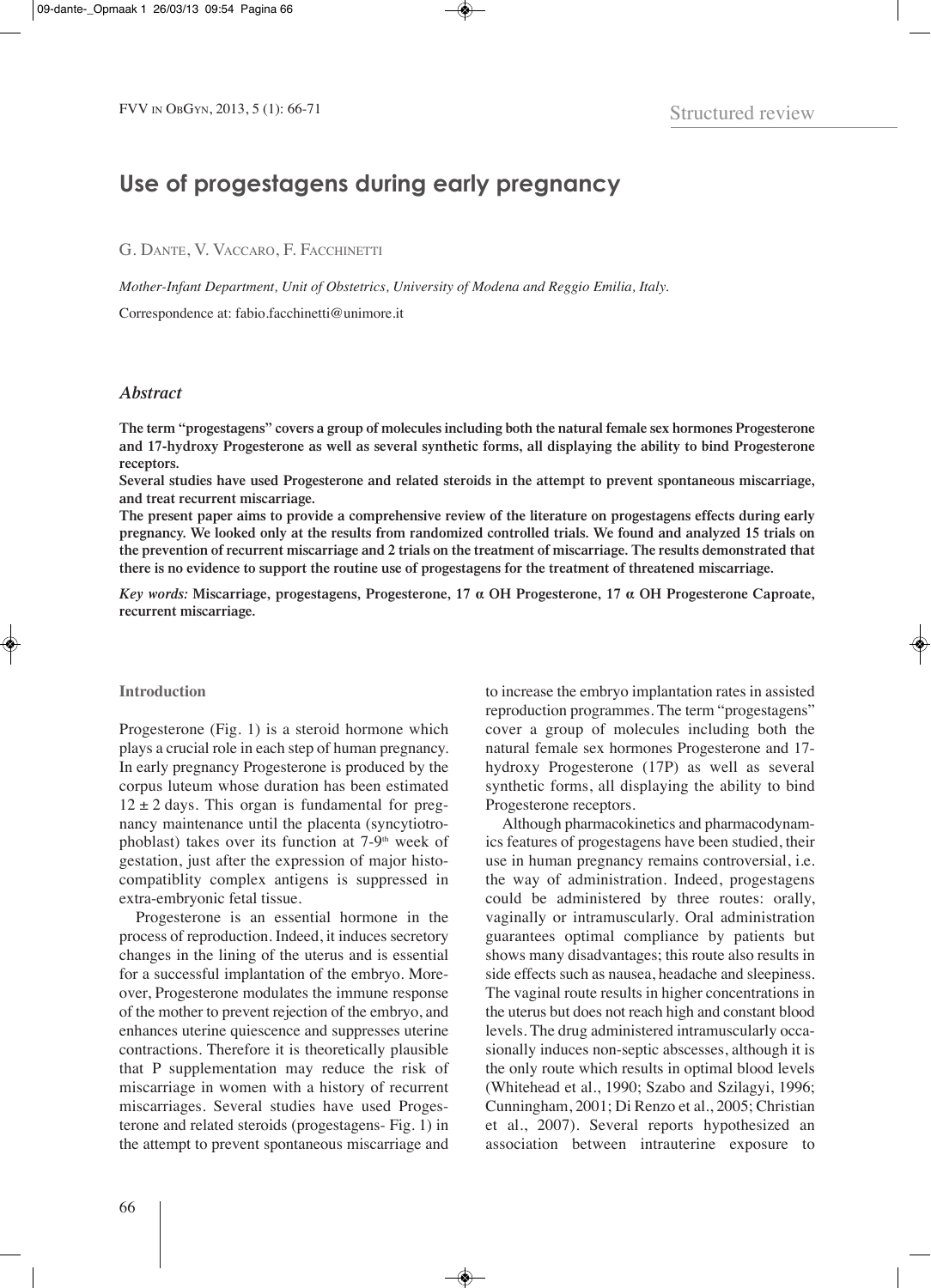

*Fig. 1.* — Progesterone and Progestagens

progestagens in the first trimester of pregnancy and genital abnormalities in male and female fetuses. This was due to the possible up-regulation of androgen receptor operated by pharmacological doses of these steroids. however, maternal safety of progestagens has been reported in different trials. Neonatal safety has been evaluated in only one trial where mothers have been treated with 17 Progesterone. No effects of general health status, external genitalia, and psychomotor development have been reported at follow-up. Since the paucity of data, ongoing trials are encouraged to include the follow-up of neonates in their study design (Mosby, 2001).

The present paper aims to provide a comprehensive view of the literature on the effects of progestagens during early pregnancy. We describe the effects of progestagens for preventing recurrent miscarriages and managing threatened miscarriage.

Miscarriage is defined as pregnancy loss before 23 weeks' gestation, based on the first day of the last menstrual period. Miscarriage is associated with considerable physical and psychological morbidity, particularly in developing countries (World Health Organization, 1992). Haemorrhage into the decidua basalis and necrotic changes in the tissues adjacent to the bleeding usually accompany abortion; the ovum becomes detached and stimulates uterine contractions that result in expulsion (Cunningham, 2001).

Recurrent miscarriage has been defined as 3 or more consecutive episodes of spontaneous pregnancy losses with the same biological father (World Health Organization, 1992). Extensive investigation of women involved will fail to find a recognisable cause in up to half of the cases. Luteal phase defects, immunotolerance derangements, chromosomal anomalies and endocrine disorders are the most common recognisable causes. Accepting an independent risk of miscarriage to be 15%, a second loss could be calculated to occur at a rate of 2-3% while a third loss is expected in 0.34% of women.

More than 80% of miscarriages occur before the  $12<sup>th</sup>$  week, and the rate decreases rapidly thereafter. It is a common complication of pregnancy occurring in 15% to 20% of all clinically recognized pregnancies with 1% to 2% of couples suffering a recurrent early loss. It is thought, however, that the true incidence of early spontaneous miscarriage may be much higher. Indeed, after implementation of assisted reproduction techniques we are able to detect biochemical pregnancies and therefore to conclude that the rate of early spontaneous miscarriage in the first trimester is higher than expected (Everett, 1997).

chromosomal anomalies cause at least half of these early miscarriages. The risk increases with parity and at the extremes of maternal age (>34 years and <20 years old). Other risk factors for miscarriage include maternal infections (such as vaginitis, urinary tract infections), endocrine abnormalities (diabetes mellitus, hypothyroidism, pituitary adenoma), insufficient production of Progesterone by the corpus luteum (short and/or abnormal luteal phase), polycystic ovary syndrome, drug use, environmental factors, maternal autoimmune disorders (such as anti-phospholipids antibodies), previous history of two or more miscarriages and acquired or inherited uterine malformations (Szabo and Szilagyi, 1996). Despite all the above recognised or supposed factors, the cause of miscarriage cannot be identified in almost 50% of cases. Threatened miscarriage manifests itself through vaginal bleeding, with or without abdominal pain, while the cervix is closed and the fetus is viable inside the uterine cavity. The introduction of ultrasound scans in the management of bleeding in early pregnancy has improved the diagnosis tremendously (hemminki, 1998).

During the past 50 years several trials investigated the use of progestagens for the prevention of miscarriage. Actually the therapeutic value of progestagens remains to be established. This might be due to the poor design of the studies which evaluated hormone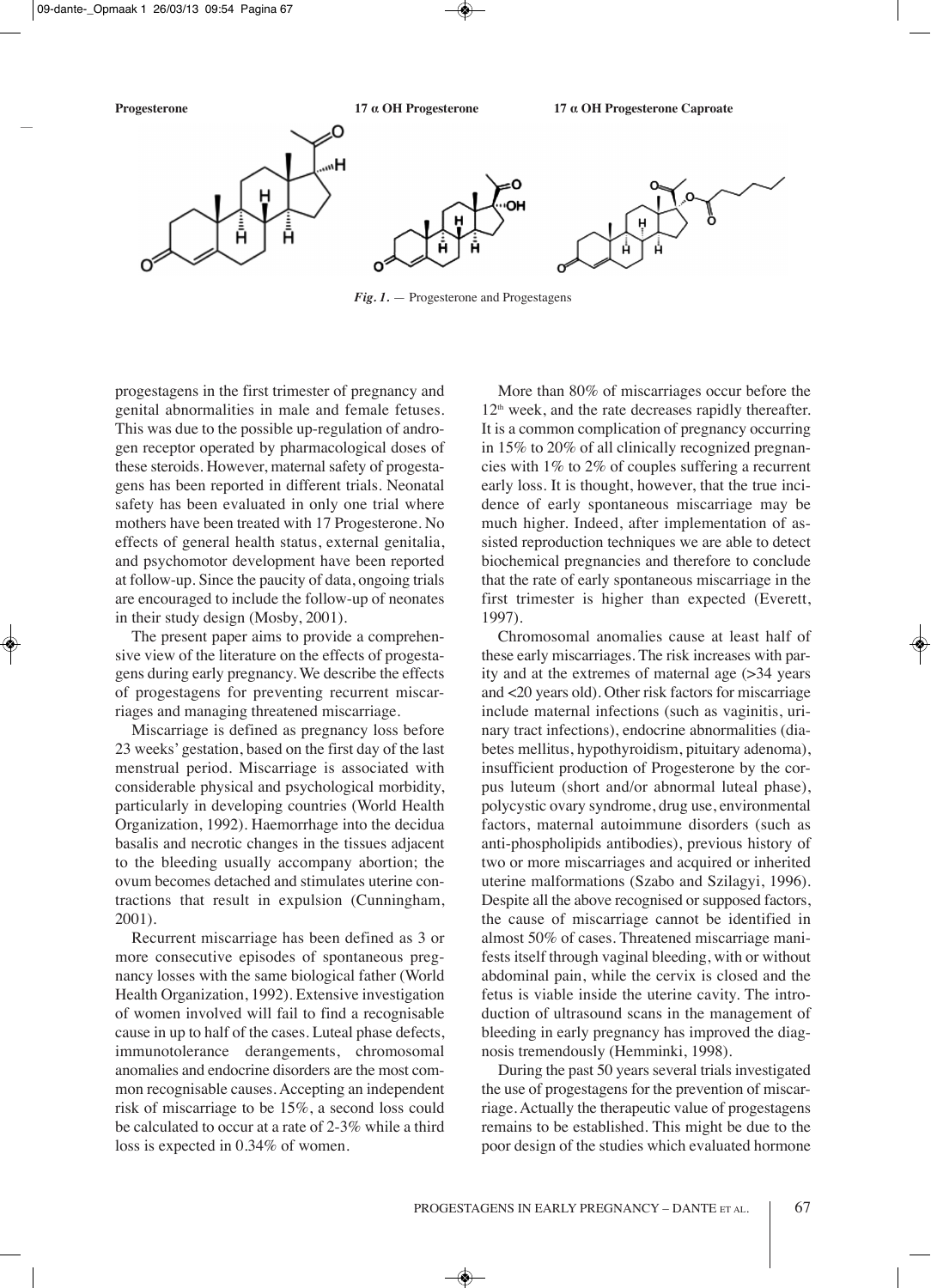effectiveness. Moreover, a lot of different aetiologies are associated with threatened miscarriages and heterogeneity of studies has not been accounted for.

## **Methods**

Literature searches were performed in The Cochrane Library, only randomized controlled trials (RCTs) were considered. The search terms were as follows: "progestagens", "miscarriage", "recurrent miscarriage". We performed a search about all types of progestagens, their applications and potential effects for preventing recurrent miscarriage and for managing miscarriage, regardless of the dose, duration or route of administration compared with placebo, no treatment or other intervention.

All sources of information were read and evaluated by one of the authors (GD), and were later independentely checked by another author (VV).

## **Results**

Two recent Cochrane Reviews (Haas and Ramsey, 2009; Wahabi et al., 2011) selected the randomized controlled trials (RCT) or quasi-randomized controlled trials published between 1966 and 2006. They included all types of progestagens in the prevention of miscarriage (Haas and Ramsey, 2009) and for the treatment of threatened miscarriage (Wahabi et al., 2011), regardless of the dose, duration or route of administration and compared with placebo, no treatment or other interventions. No further RCTs were published after those included in the Cochrane Review**.**

Wahabi et al. (2011) selected the trials published in 7 databases and references from relevant articles. The authors included only the trials where the administration of progestagens started before pregnancy and continued during pregnancy. Twenty-nine studies were potentially eligible for inclusion, of these, 15 studies were included after applying the inclusion criteria. The characteristics of these  $\text{RCTs}$ are described in Table 1.

Haas and Ramsey (2009) selected the RCTs or quasi-randomized controlled trials that appeared in 30 journals and the proceedings of major conferences describing all types of progestagens in the treatment of threatened miscarriage. Participants were all pregnant women, with a history of threatened miscarriage and a confirmed viable pregnancy.

**Table 1.** — Characteristics of randomized controlled trials analized for preventing recurrent miscarriage (RCT: Randomized Controlled Trial, PTB: preterm birth).

|                              | <b>Authors/year</b> Population studied                                                                                                                                                                                                                                                                                | <b>Intervention</b>                                                                   | Comparison                          | <b>Outcome measured</b>                  |
|------------------------------|-----------------------------------------------------------------------------------------------------------------------------------------------------------------------------------------------------------------------------------------------------------------------------------------------------------------------|---------------------------------------------------------------------------------------|-------------------------------------|------------------------------------------|
| El Zibdeh<br>et al.<br>2005  | Pregnant women (aged $\langle 35 \rangle$ years) - Dihydrogesterone<br>with at least 3 consecutive unex- - Oral<br>plained abortions with same partner<br>$N = 180/180$                                                                                                                                               | - Until miscarriage<br>or<br>12 weeks<br>- 10 mg twice daily                          | $\text{RCT}$ <i>vs</i> no treatment | Miscarriage, PTB,<br>fetal malformations |
| Goldzieher<br>et al.<br>1964 | Women who never had a term preg- - Medroxy Progesterone Double blind, RCT vs Miscarriage, PTB<br>nancy and with a history of 2 or more acetate<br>miscarriages<br>or<br>with a history of 1 or more term preg- $-10$ mg daily<br>nancy followed by a minimum num-<br>ber of 2 consecutive miscarriages<br>$N = 54/54$ | - Oral<br>- Not stated                                                                | placebo                             |                                          |
| Klopper<br>et al.<br>1965    | Women who had 2 or more miscar- - Cyclopentyl onol ether Double blind, RCT vs Miscarriage<br>riages, no pregnancy beyond 28 weeks' of Progesterone<br>gestation, were less than 10<br>weeks into the current pregnancy and - Not stated<br>with no other obvious causes of mis- - 50 mg twice daily<br>carriage       | - Oral                                                                                | placebo                             |                                          |
| Moller et al.<br>1965        | Women with a positive pregnancy test. - Medroxy Progesterone Double blind, RCT vs Miscarriage<br>$N = 40/40$                                                                                                                                                                                                          | acetate<br>- Oral<br>$-20$ mg/day for 3 days,<br>followed by 10 mg/day for<br>11 days | placebo                             |                                          |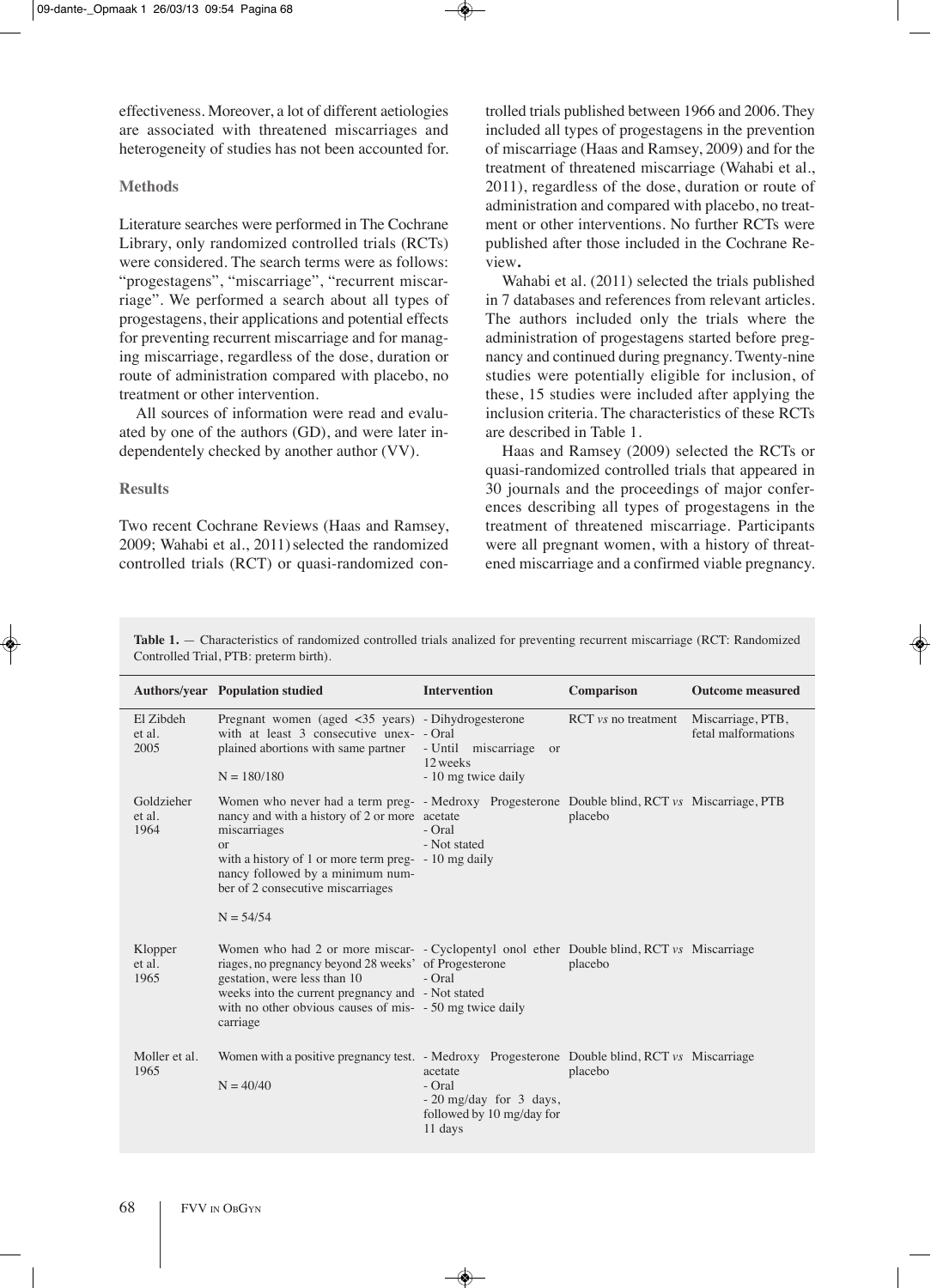| Moller et al.<br>1965      | Women with a positive pregnancy test. - Medroxy Progesterone Double blind, RCT vs Miscarriage<br>$N = 63/63$                                                                                                                                               | acetate<br>- Oral<br>- 40 mg/day for 3 days,<br>followed by 20 mg/day for<br>11 days                                                                                | placebo                                            |                             |
|----------------------------|------------------------------------------------------------------------------------------------------------------------------------------------------------------------------------------------------------------------------------------------------------|---------------------------------------------------------------------------------------------------------------------------------------------------------------------|----------------------------------------------------|-----------------------------|
| Moller et al.<br>1965      | Women with a positive pregnancy test. - Medroxy Progesterone Double blind, RCT vs Miscarriage<br>$N = 153/153$                                                                                                                                             | acetate<br>- Oral<br>- 80 mg/day for 3 days,<br>followed by 40 mg/day for<br>11 days                                                                                | placebo                                            |                             |
| Levine et al.<br>1964      | Women with 3 consecutive miscar- - 170HPc<br>riages of less than 16 weeks' gestation - IM<br>and with no signs of threatened mis- - until miscarriage or $36th$<br>carriage in the current pregnancy<br>$N = 56/30$                                        | week<br>- 500 mg weekly                                                                                                                                             | Double blind, RCT vs Miscarriage, PTB<br>placebo   |                             |
| Anderson<br>et al.<br>2002 | Women having undergone IVF or - Progesterone vaginally RCT vs no treatment Miscarriage<br>ICSI with a positive pregnancy test - 3 weeks<br>14 days after transfer                                                                                          | - 200 mg 3 times daily                                                                                                                                              |                                                    |                             |
|                            | $N = 303/303$                                                                                                                                                                                                                                              |                                                                                                                                                                     |                                                    |                             |
| Reijnders<br>al.<br>1988   | et One or more of the following criteria: - 17OHPc<br>pregnancy after ovulation induction;<br>2 or more previous miscarriages;<br>period of infertility for more than - 500 mg/week<br>12 months.<br>Evidence of a viable fetus at 6 weeks<br>of pregnancy | $- i.m.$<br>- from $7th$ to $12th$ week                                                                                                                             | Double blind, RCT vs Miscarriage, PTB<br>placebo   |                             |
|                            | $N = 64/64$                                                                                                                                                                                                                                                |                                                                                                                                                                     |                                                    |                             |
| Shearman<br>et al.<br>1963 | Women with 2 or more consecutive - 170HPc<br>abortions and low or falling pregnane- - i.m.<br>diol levels<br>$N = 50/50$                                                                                                                                   | - Up to $8th$ week 250 mg/<br>weekly; then increasing<br>dose to 500 mg till<br>$16th$ week; then reducing<br>doses to 250 mg/weekly<br>until 24 <sup>th</sup> week | Double blind, RCT vs Miscarriage<br>placebo        |                             |
| Berle et al.<br>1980       | Women up to 20 weeks gestation with - 90% received oral ally- Double blind, RCT vs Miscarriage<br>bleeding<br>$N^{\circ} = 300/300$                                                                                                                        | lestrenol 15-20 mg/day<br>$-10\%$ received 250 mg of<br>i.m. 17OHPc daily or<br>every 2 days<br>- Duration not stated                                               | placebo                                            |                             |
| 1980                       | Tognoni et al. Women with threatened miscarriage - Oral<br>up to 14 weeks' gestation<br>$N^{\circ} = 145/139$                                                                                                                                              | allylestrenol 10 RCT vs placebo<br>mg/d<br>- 25 mg 17HP im every<br>5 d<br>- 8 weeks                                                                                |                                                    | Miscarriage                 |
| Gerhard et al.<br>1987     | Women with vaginal bleeding in preg- - Progesterone<br>nancy and a closed cervical os<br>$N^{\circ} = 64/35$                                                                                                                                               | - Vaginal suppositories<br>- 25 mg twice/day                                                                                                                        | Double blind, RCT vs Miscarriage, birth<br>placebo | weight, preterm<br>labour   |
| Swyer<br>Daley<br>1953     | & Women with 2 or more consecutive $-6 \times 25$ mg Progesterone RCT vs control group Miscarriage, birth<br>miscarriages before 12 weeks' gesta- pellets inserted in the<br>tion                                                                          | gluteal muscle                                                                                                                                                      |                                                    | weight, PTB,<br>stillbirth  |
|                            | $N = 113/113$                                                                                                                                                                                                                                              |                                                                                                                                                                     |                                                    |                             |
| Corrado et al.<br>2002     | undergoing<br>Women<br>trimester amniocentesis<br>$N = 616/584$                                                                                                                                                                                            | mid-second - Progesterone<br>200 mg/day for 3 days fol-<br>lowed by<br>17OHPc IM 340 mg<br>twice/week<br>- Duration unclear                                         | IM. RCT vs control group Miscarriage, birth        | weight, preterm<br>delivery |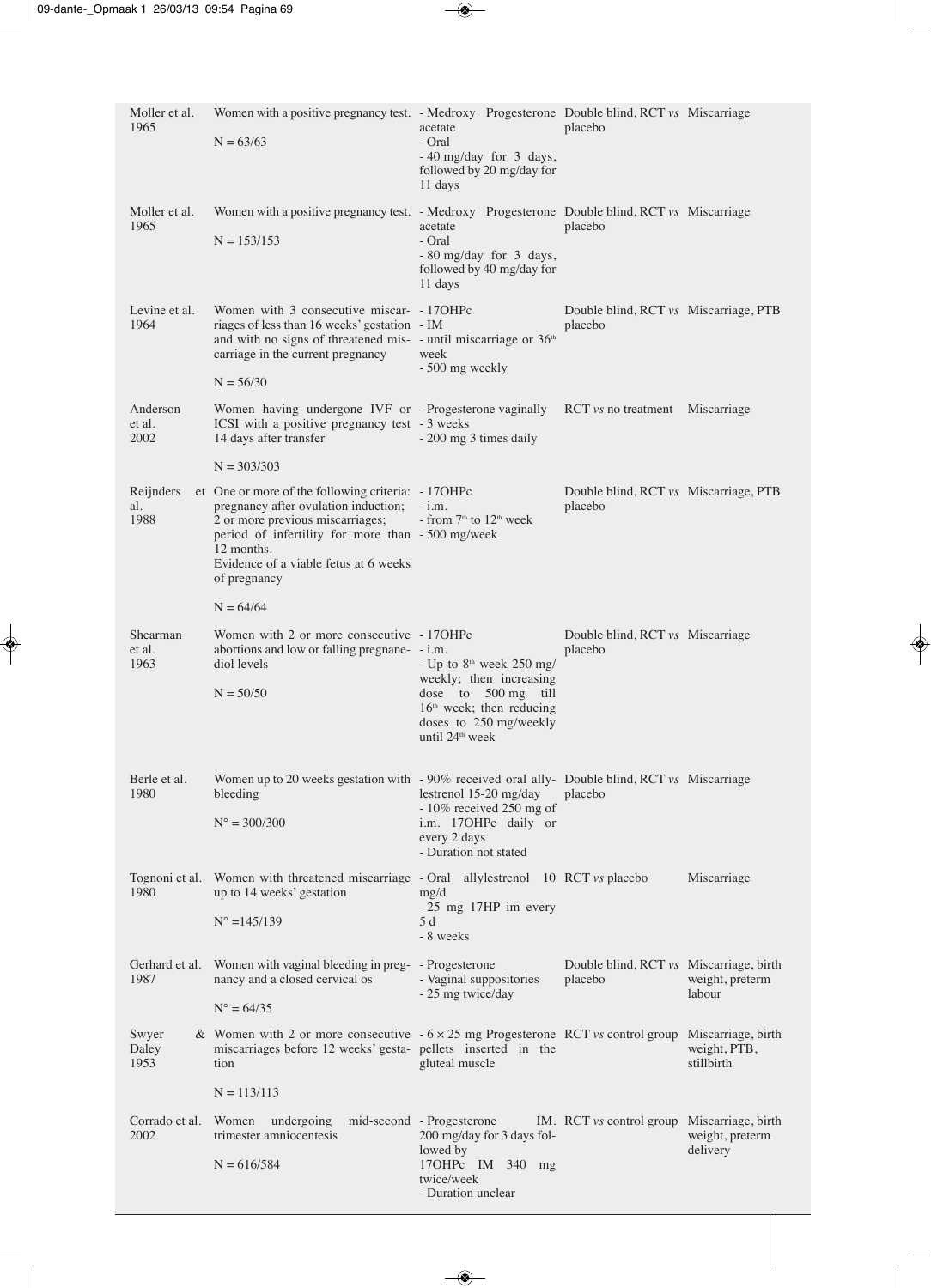|                          | <b>Authors/year</b> Population studied                                                                                                                             | <b>Intervention</b>                                                                                | <b>Comparison</b>                            | <b>Outcomes measured</b>                             |
|--------------------------|--------------------------------------------------------------------------------------------------------------------------------------------------------------------|----------------------------------------------------------------------------------------------------|----------------------------------------------|------------------------------------------------------|
| Gerhard et al.<br>1987   | Women in the first trimester of<br>pregnancy with<br>confirmation<br>of fetal viability by ultrasound scan<br>$N = 64/35$ .                                        | Progesterone<br>- Vaginal suppositories<br>-14 days after bleeding<br>stopped<br>- 25 mg twice/day | Double blind, RCT vs Miscarriage,<br>placebo | birth-<br>weight, preterm labour                     |
| Palagiano<br>al.<br>2004 | et 50 women with previous diagnosis of Progesterone<br>inadequate luteal phase, threatened - Vaginal suppositories<br>miscarriage and confirmed fetal<br>viability | $-5$ days<br>$-90$ mg/day                                                                          | $\text{RCT}$ <i>vs</i> placebo               | Pain relief uterine con-<br>tractions,<br>blood loss |

**Table 2.** — characteristics of included studies for treating miscariages.

Thirty-four studies were potentially eligible for inclusion. Only 2 were included after applying the inclusion criteria (Gerhard et al., 1987; Palagiano et al., 2004). The characteristics of these RCTs are described in Table 2.

These two trials met the inclusion criteria and involved 85 participants. Due to a paucity of data, subgroup analysis for early and late miscarriage, effect of progestagens by type, dose, and route of administration could not be carried out.

#### **Discussion**

The overall meta-analysis conducted on the use of progestagens for the treatment of recurrent miscarriages (Haas and Ramsey, 2009) showed no statistically significant difference in miscarriage rates between progestagens and placebo groups (Peto OR  $0.98$ ;  $95\%$  CI 0.78 -1.24). The analysis regarding the method of administration also showed no statistically significant difference between progestagens and placebo groups.

No evidence for an effect favouring the use of progestagens in women with recurrent miscarriage was found when compared to placebo (Peto OR 1.11, 95% CI 0.79-1.56, P = 0.54). Four studies (Shearman and Garrett, 1963; Levine, 1964; Reijnders et al., 1998; corrado et al., 2002) compared intramuscular progestagens with placebo, the results showed no differences in miscarriages between the two groups (Peto OR 0.77; 95% CI 0.36-1.68, P = 0.52). Only one study compared vaginally administered progestagens with placebo, a second one comparing it with no treatment. The incidence of recurrent miscarriage was similar in both groups (Peto OR 0.74;  $95\%$  CI0.40-1.35, P = 0.32).

The analysis concerning recurrent miscarriage considered 4 trials, of these 2 trials (Levine, 1964; El-Zibdeh, 2005) enrolled only women who had suffered three or more miscarriages, 2 others (Swyer and Daley, 1953; Goldzieher, 1964) provided separate pregnancy outcome data by number of previous consecutive pregnancy losses. The results showed a reduction in miscarriage in favour of those in the progestagens group (Peto OR 0.38; 95% CI 0.20 to 0.70,  $P = 0.002$ ). This finding however should be approached with caution as numbers are small.

Meta-analysis of the effect of vaginal Progesterone on miscarriage when compared to placebo (Wahabi et al., 2011) showed a point estimate which suggests a reduction of miscarriage rate with the use of Progesterone (risk ratio 0.47; 95% confidence interval 0.17 to 1.30), but the uncertainty about the outcome of this study is due to the small sample size.

## **Conclusion**

based on scarce data there is no evidence to support the routine use of progestagens for the treatment of threatened miscarriage. Information about potential harms to the mother or child, or both, with the use of progestagens is lacking. there has been much speculation about progestagens but the results of these meta-analysis show no statistically significant difference between women receiving progestagens for preventing threatened miscarriage or miscarriage when compared to placebo, other treatments or no treatment. Further, larger RCTs investigating potential harms as well as benefits, are urgently needed. a finding of a significantly reduced miscarriage rate in women with a history of recurrent miscarriage was found only in studies that included women with at least three miscarriages. This finding was obtained with different types of progestagens and therefore deserves further study before entering in clinical practice.